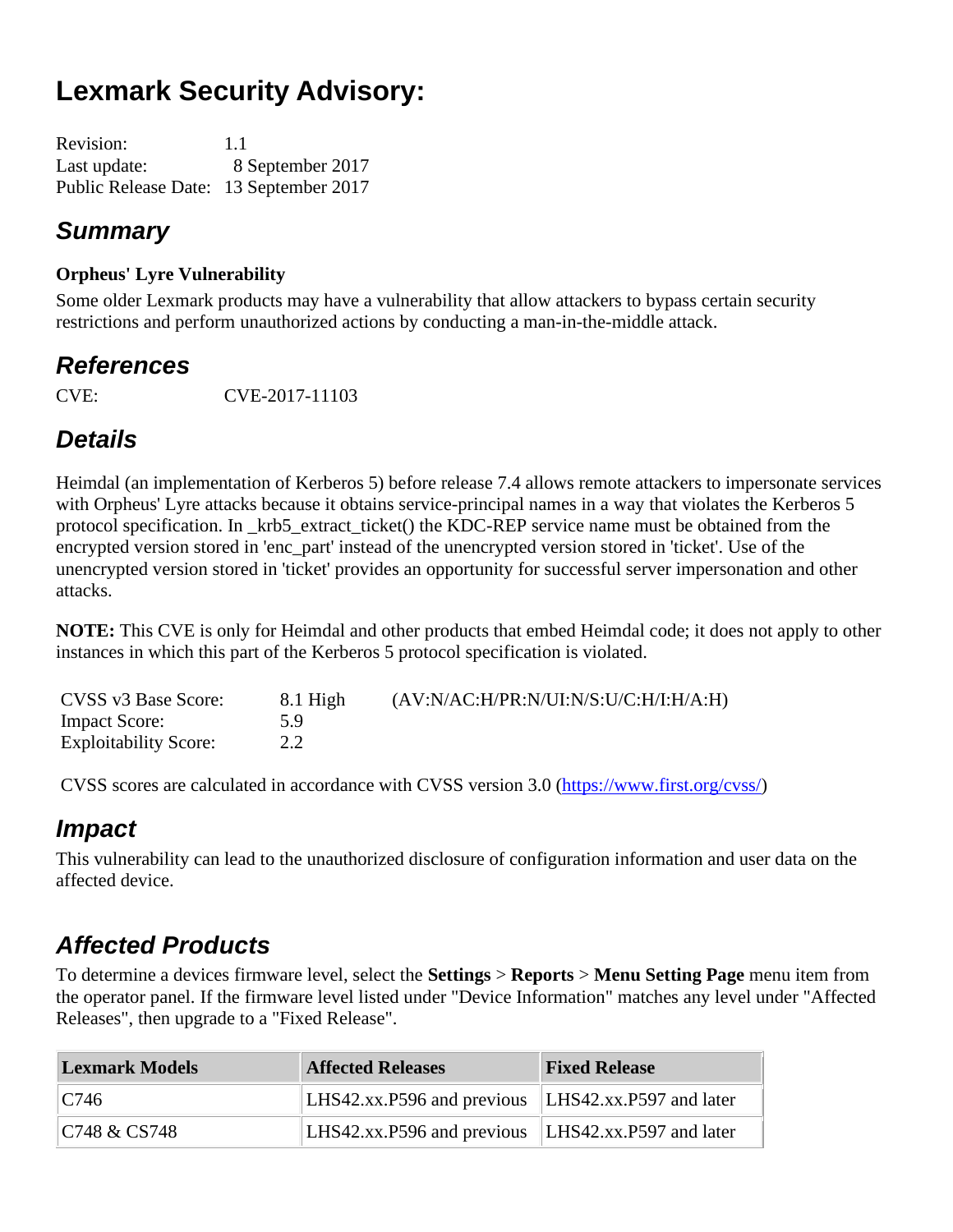| C79x & CS796              | LHS42.xx.P596 and previous | LHS42.xx.P597 and later |
|---------------------------|----------------------------|-------------------------|
| C925                      | LHS42.xx.P596 and previous | LHS42.xx.P597 and later |
| C95x                      | LHS42.xx.P596 and previous | LHS42.xx.P597 and later |
| X548 & XS548              | LHS42.xx.P596 and previous | LHS42.xx.P597 and later |
| X74x & XS748              | LHS42.xx.P596 and previous | LHS42.xx.P597 and later |
| X792 & XS79x              | LHS42.xx.P596 and previous | LHS42.xx.P597 and later |
| X925 & XS925              | LHS42.xx.P596 and previous | LHS42.xx.P597 and later |
| X95x & XS95x              | LHS42.xx.P596 and previous | LHS42.xx.P597 and later |
| E46x & 3330dn             | LR.xx.P753 and previous    | LR.xx.P754 and later    |
| X46x & 3333dn/<br>3335dn  | LR.xx.P753 and previous    | LR.xx.P754 and later    |
| X65x & 5535dn             | LR.xx.P753 and previous    | LR.xx.P754 and later    |
| X73x                      | LR.xx.P753 and previous    | LR.xx.P754 and later    |
| T650/T652 & 5230dn/5350dn | LR.xx.P753 and previous    | LR.xx.P754 and later    |
| T654 & 5330dn             | LR.xx.P753 and previous    | LR.xx.P754 and later    |
| C73x                      | LR.xx.P753 and previous    | LR.xx.P754 and later    |
| X86x                      | LP.xx.P752 and previous    | LP.xx.P753 and later    |
| W85x                      | LP.xx.P752 and previous    | LP.xx.P753 and later    |

### *Obtaining Updated Software*

To obtain firmware that resolves this issue, or if you have special code, please contact Lexmark's Technical Support Center at [http://support.lexmark.com](http://support.lexmark.com/) to find your local support center.

### *Recommendations and/or Workarounds*

Lexmark recommends updating firmware to address this issue.

### *Exploitation and Public Announcements*

Lexmark is not aware of any malicious use against Lexmark products of the vulnerability described in this advisory.

## *Status of this Notice:*

THIS DOCUMENT IS PROVIDED ON AN "AS IS" BASIS AND IS PROVIDED WITHOUT ANY EXPRESS OR IMPLIED GUARANTEE OR WARRANTY WHATSOEVER, INCLUDING BUT NOT LIMITED TO THE WARRANTIES OF MERCHANTABILITY AND FITNESS FOR A PARTICULAR USE OR PURPOSE.